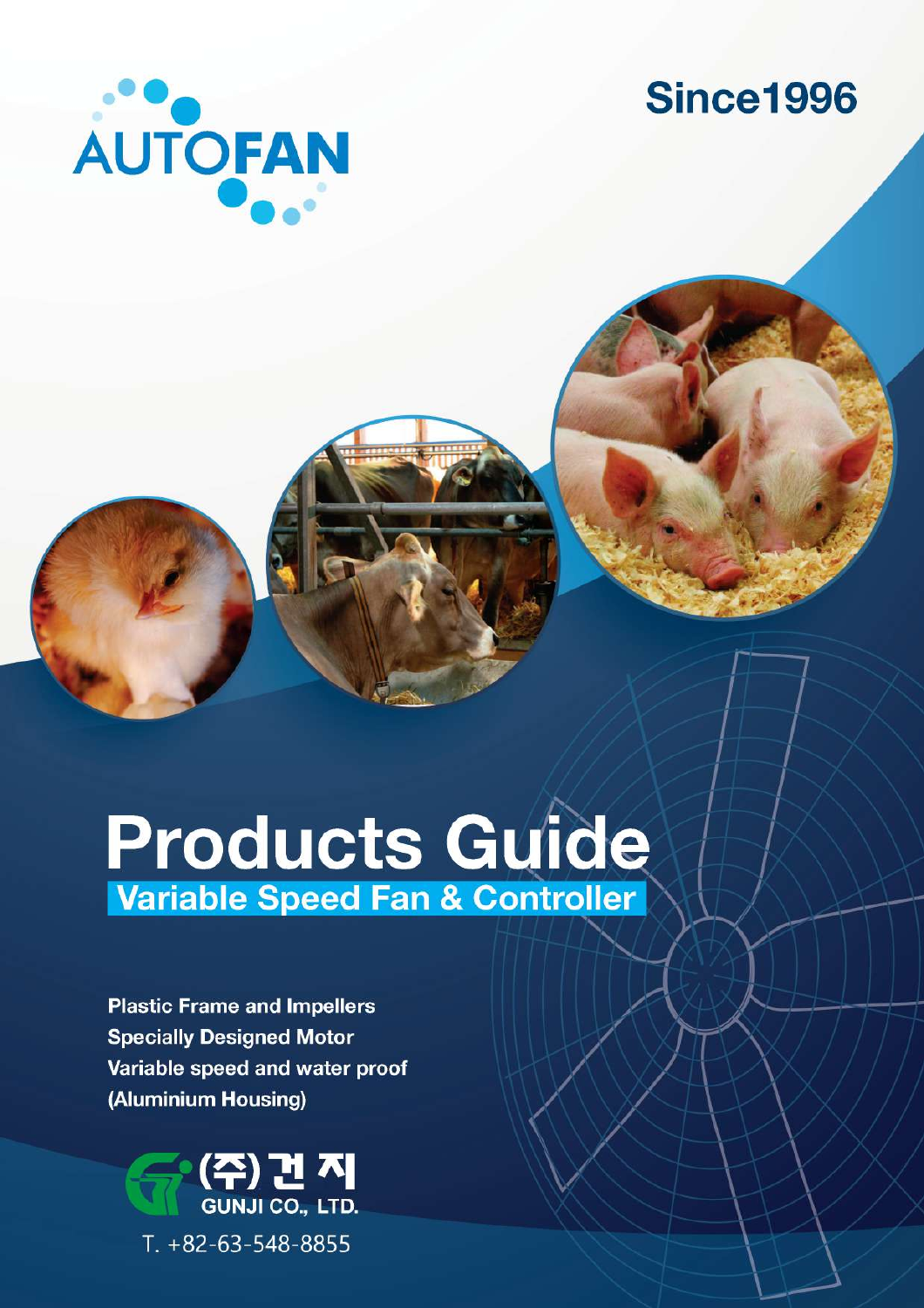### SLF-960A



#### SLF-960A8-5(38″) SLF-960A6-3(38″)

- + Low Noise
- + Stronger CFM(11,500 CFM)
- + Economical Price
- + Variable Speed Fan
- + Light and No Rust Plastic Fan



- + Stronger CFM(11,500 CFM)
- + Economical Price
- + Power Super Saving(2.7A)
- + Variable Speed Fan
- + Light and No Rust Plastic Fan



| Type        | А   | в     | С   | D   | E. |
|-------------|-----|-------|-----|-----|----|
| SLF-960A8-5 | 982 | 1.073 | 978 | 265 | 75 |
| SLF-960A6-3 | 982 | 1.073 | 978 | 188 | 75 |

#### Single Phase, 220V-60Hz

| Model No    | <b>Diameter</b><br>(mm) | <b>RPM</b> | Ampere | Watt/HP  | Capacitor | Air capacity             |        | Weight<br>(Kg) |
|-------------|-------------------------|------------|--------|----------|-----------|--------------------------|--------|----------------|
|             |                         |            |        |          |           | <b>CMH</b><br><b>CFM</b> |        |                |
| SLF-960A8-5 | 920                     | 730        | 3.2    | 600/0.9  | 25 uF/370 | 11.500                   | 19.550 | 37             |
| SLF-960A6-3 | 960                     | 970        | 2.7    | 670/0.90 | 25uF/370  | 11.500                   | 19,550 | 33             |

#### Three Phase, 220V/380V-60Hz

| <b>Model No</b> | <b>Diameter</b> | <b>RPM</b> | Ampere      | Air capacity |            |        | Weight |
|-----------------|-----------------|------------|-------------|--------------|------------|--------|--------|
|                 | (mm)            |            | <b>220V</b> | 380V         | <b>CFM</b> | смн    | (Kg)   |
| SLF-960A6-3     | 960             | .050       | 2.C         |              | 12,000     | 20,400 | 33     |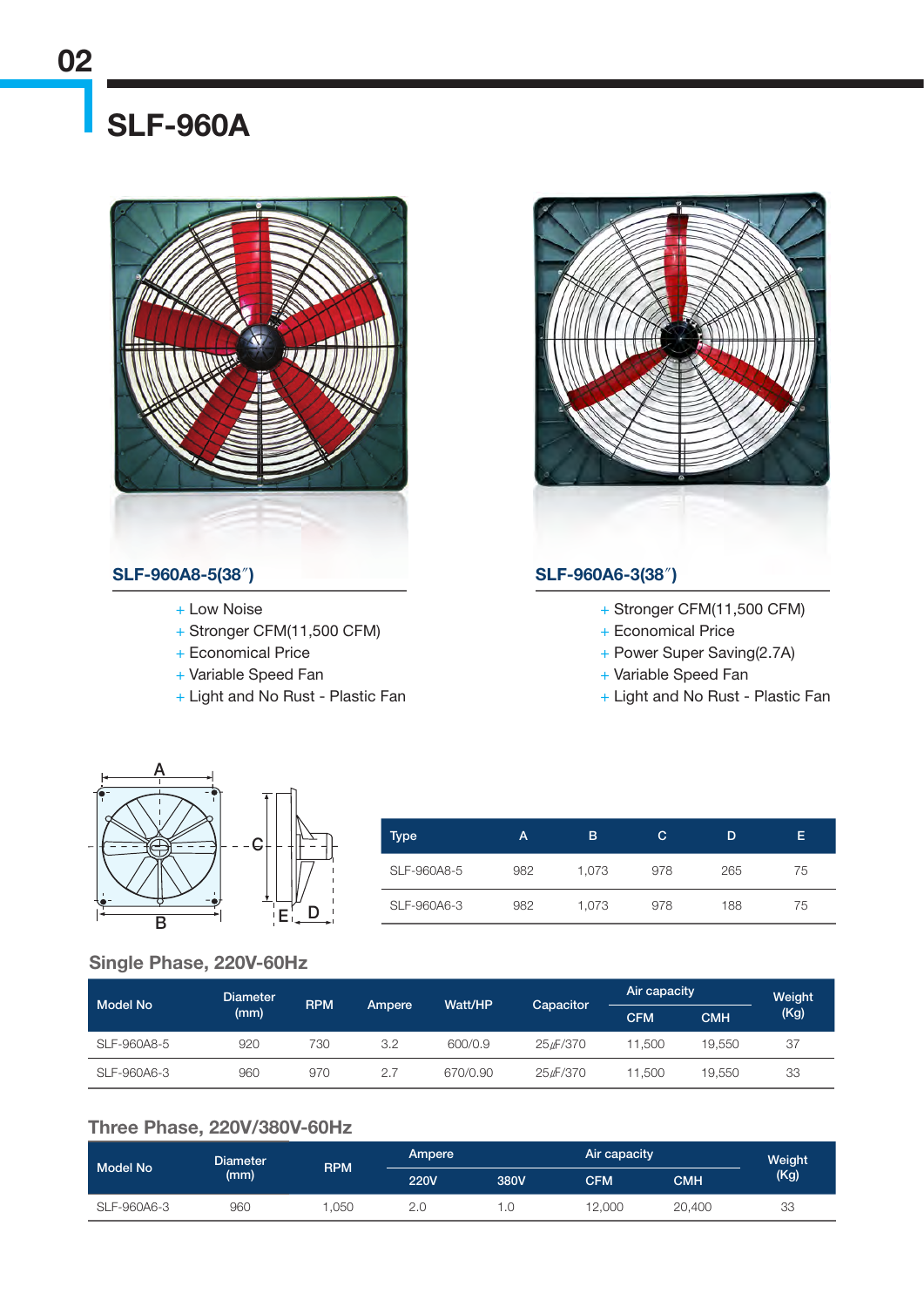+ Variable Speed Fan

+ Optimum Efficiency : Corrosion resistant, Power saving, Low noise, High capacity.

#### Cylinder Type Fan (D Type Fan)





#### SLF-500D4-6

- + Variable speed Fan
- + Easy and quick installation
- + Connectable to Chimney
- + Available for pig and poultry farming, greenhouse

#### P Type Fan (Without Frame and Guard)



#### SLF-730P6-5 SLF-500P4-6 SLF-350P4-6

- + Variable speed Fan
- + Corrosion resistant
- + Various sizes
- (from 200 to 960mm)

PIT FAN



#### SLF-300D2-6 SLF-250D2-6 SLF-200D2-6

- + To exhaust out gas in pit
- + Variable speed Fan
- + Small but clear exhaust
- + Connectable to general PVC pipe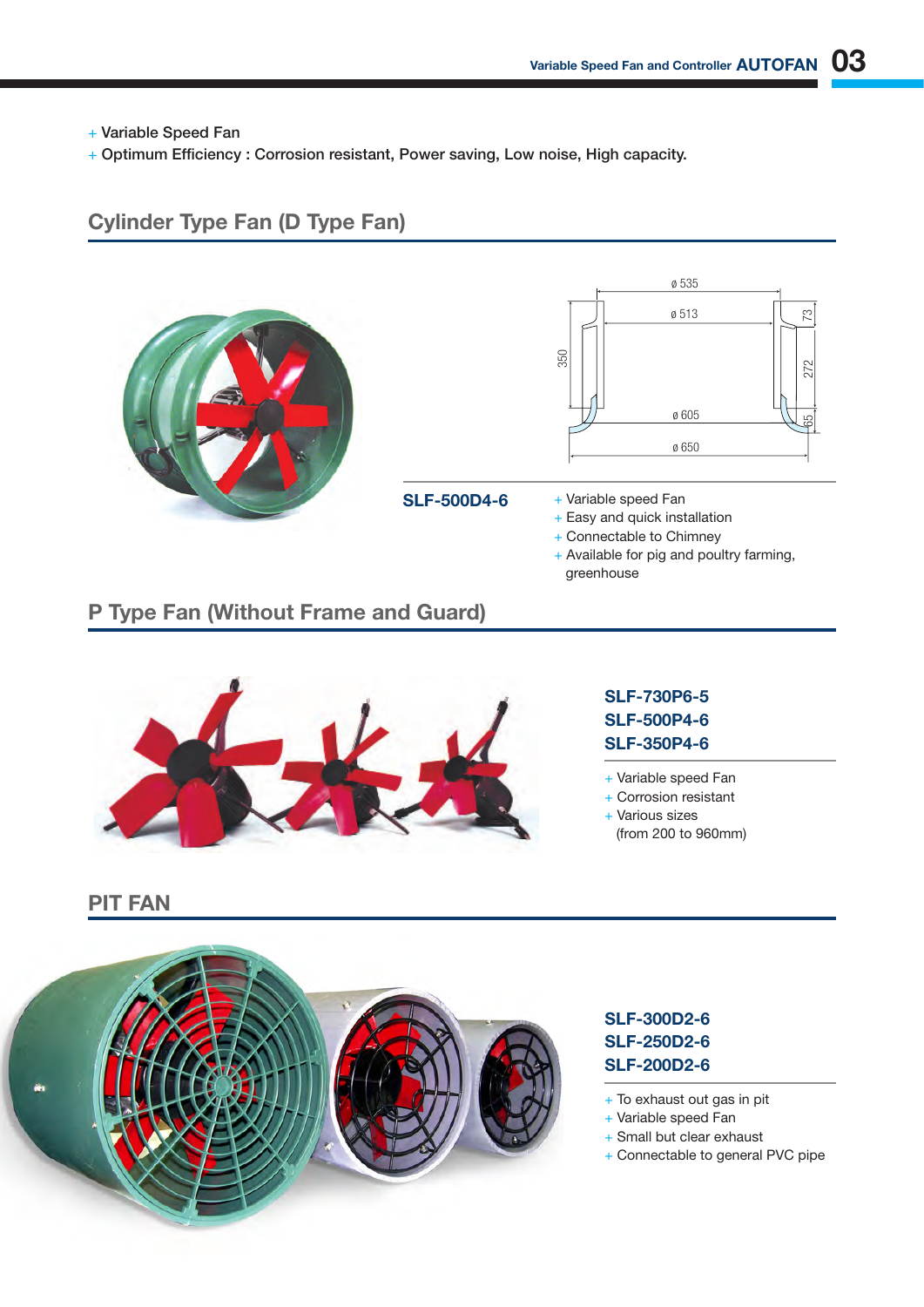### Plastic Fan (A Type Fan)

- + Variable speed Fan
- + Best material : High quality plastic, waterproof motor, bearings with long durability.
- + Low current consumption





SLF-350A4-6 + 35cm/14″ + CFM 2,000

SLF-400A4-3 + 40cm/16″  $+$  CFM 2,910



SLF-450A4-6 + 45cm/18″ + CFM 3,720



SLF-500A4-6 + 50cm/20″ + CFM 5,000



SLF-600A4-8 + 58cm/23″  $+$  CFM 6,100



SLF-630A6-5 + 63cm/24″  $+$  CFM 6,900



SLF-730A6-5 + 72cm/29″  $+$  CFM 7,400



SLF-960A6-3 + 92cm/38″  $+$  CFM 11,500



SLF-960A8-5 + 92cm/38″  $+$  CFM 11,500



| Type            | А   | в     | С   | D   | E   |
|-----------------|-----|-------|-----|-----|-----|
| <b>SLF-350A</b> | 389 | 444   | 353 | 170 | 55  |
| <b>SLF-400A</b> | 450 | 505   | 409 | 205 | 54  |
| <b>SLF-450A</b> | 500 | 556   | 458 | 205 | 54  |
| <b>SLF-500A</b> | 567 | 620   | 512 | 225 | 50  |
| SLF-600A        | 672 | 725   | 600 | 220 | 80  |
| <b>SLF-630A</b> | 714 | 775   | 640 | 235 | 110 |
| <b>SLF-730A</b> | 790 | 852   | 725 | 235 | 110 |
| <b>SLF-960A</b> | 982 | 1.073 | 978 | 265 | 75  |
|                 |     |       |     |     |     |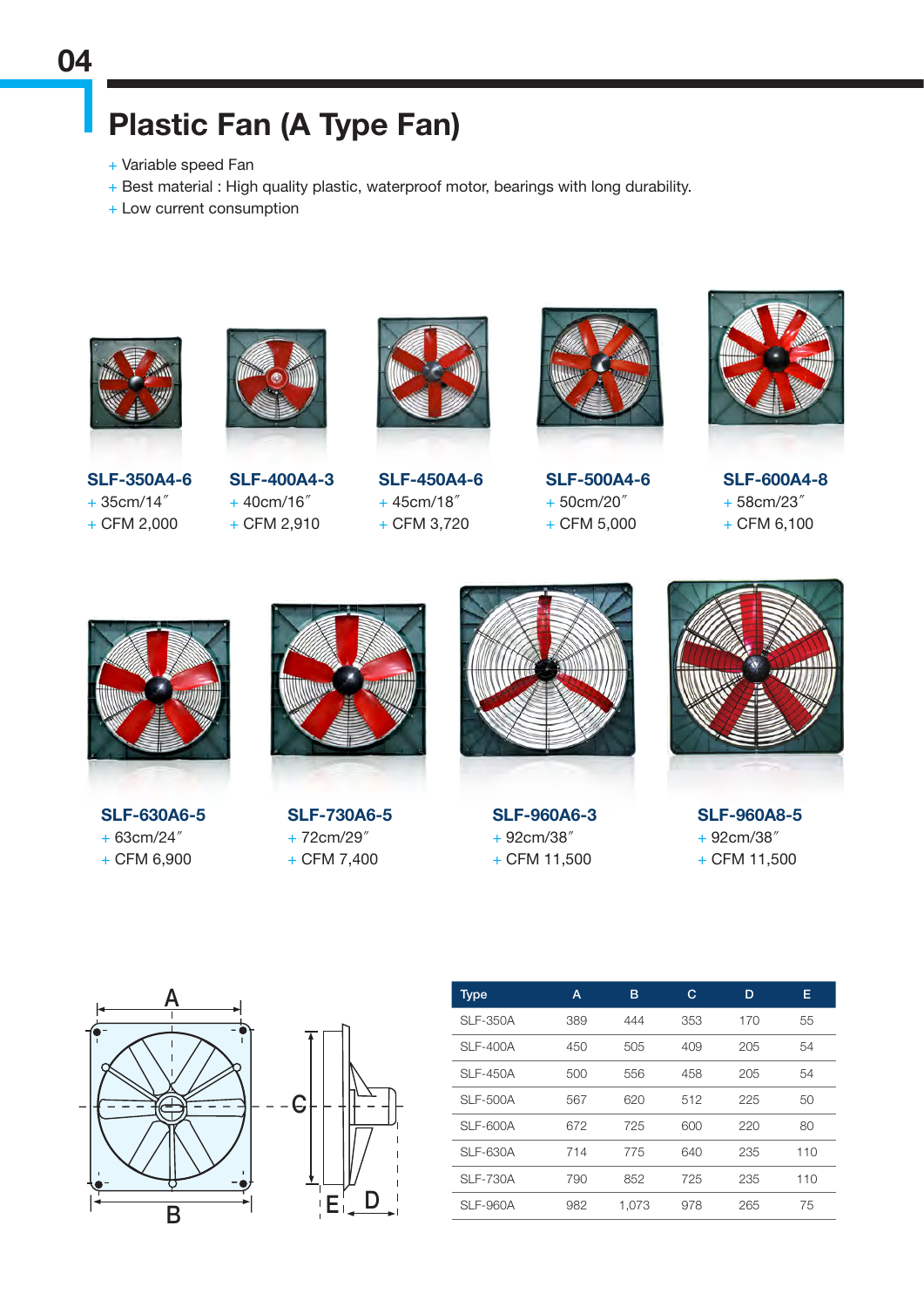### **Specification**



#### 1P, 220V-60Hz

| Model No    | <b>Diameter</b> | <b>RPM</b> |        |          |                        |            | Air capacity |      |
|-------------|-----------------|------------|--------|----------|------------------------|------------|--------------|------|
|             | (mm)            |            | Ampere | Watt/HP  | Capacitor              | <b>CFM</b> | <b>CMH</b>   | (kg) |
| SLF-200D2-6 | 200             | 3,300      | 0.5    | 110/0.15 | 5uF/450                | 1,000      | 1,698        | 6    |
| SLF-250D2-6 | 244             | 2,790      | 0.8    | 176/0.24 | $5\nu$ F/450           | 1,240      | 2,106        | 7    |
| SLF-300D2-6 | 290             | 2,100      | 1.16   | 255/0.34 | 5uF/450                | 2,100      | 3,568        | 7    |
| SLF-500D4-6 | 500             | 1,630      | 2      | 418/0.59 | 12 uF/440              | 5,000      | 8,500        | 17   |
| SLF-500D4-8 | 500             | 1,580      | 2.2    | 440/0.59 | 12µF/440               | 5,300      | 9,010        | 18   |
| SLF-350A4-6 | 350             | 1,580      | 0.47   | 102/0.14 | $2.5 \text{µF}/440$    | 2,000      | 3,400        | 6    |
| SLF-400A4-3 | 400             | 1,650      | 1.1    | 288/0.38 | 6µF/450                | 2,910      | 4,947        | 9    |
| SLF-450A4-3 | 444             | 1,600      | 1.3    | 322/0.43 | 6uF/450                | 3,720      | 6,324        | 9    |
| SLF-450A4-6 | 444             | 1,600      | 1.3    | 322/0.43 | 6µF/450                | 3,720      | 6,324        | 9    |
| SLF-500A4-6 | 500             | 1,630      | 2      | 535/0.71 | 12µF/440               | 5,000      | 8,500        | 16   |
| SLF-600A4-8 | 580             | 1,450      | 2.3    | 462/0.62 | 10 <sub>L/F</sub> /450 | 6,100      | 10,370       | 18   |
| SLF-630A6-5 | 630             | 910        | 3      | 718/0.96 | 15µF/370               | 6,900      | 11,700       | 27   |
| SLF-730A6-5 | 720             | 800        | 3.1    | 660/0.88 | 15µF/370               | 7,400      | 12,600       | 29   |
| SLF-960A8-5 | 920             | 730        | 3.2    | 720/0.97 | 25 LF/370              | 11,500     | 19,550       | 37   |
| SLF-960A6-3 | 960             | 970        | 2.7    | 670/0.9  | 25µF/370               | 11,500     | 19,550       | 33   |

#### 3P, 220V/380V-60Hz

| <b>Model No</b> | <b>Diameter</b> | <b>RPM</b> | Ampere      |      |            | Air capacity |      |
|-----------------|-----------------|------------|-------------|------|------------|--------------|------|
|                 | (mm)            |            | <b>220V</b> | 380V | <b>CFM</b> | <b>CMH</b>   | (kg) |
| SLF-500D4-6     | 500             | 1,700      | 1.2         | 0.6  | 5,000      | 8,500        | 17   |
| SLF-500D4-8     | 500             | 1.650      | 1.1         | 0.6  | 5,500      | 9,400        | 18   |
| SLF-500A4-6     | 500             | 1.700      | 1.2         | 0.6  | 5.000      | 8.500        | 16   |
| SLF-600A4-8     | 580             | 1,650      | 1.2         | 0.7  | 6,200      | 10,540       | 18   |
| SLF-630A6-5     | 630             | 1,100      | 3.0         | 1.5  | 7,200      | 12,200       | 27   |
| SLF-730A6-5     | 720             | 1.050      | 3.3         | 1.7  | 9,400      | 16,000       | 29   |
| SLF-960A8-5     | 920             | 800        | 2.5         | 1.5  | 12,000     | 20,400       | 37   |
| SLF-960A6-3     | 960             | 1.050      | 2.0         | 1.0  | 12.000     | 20,400       | 33   |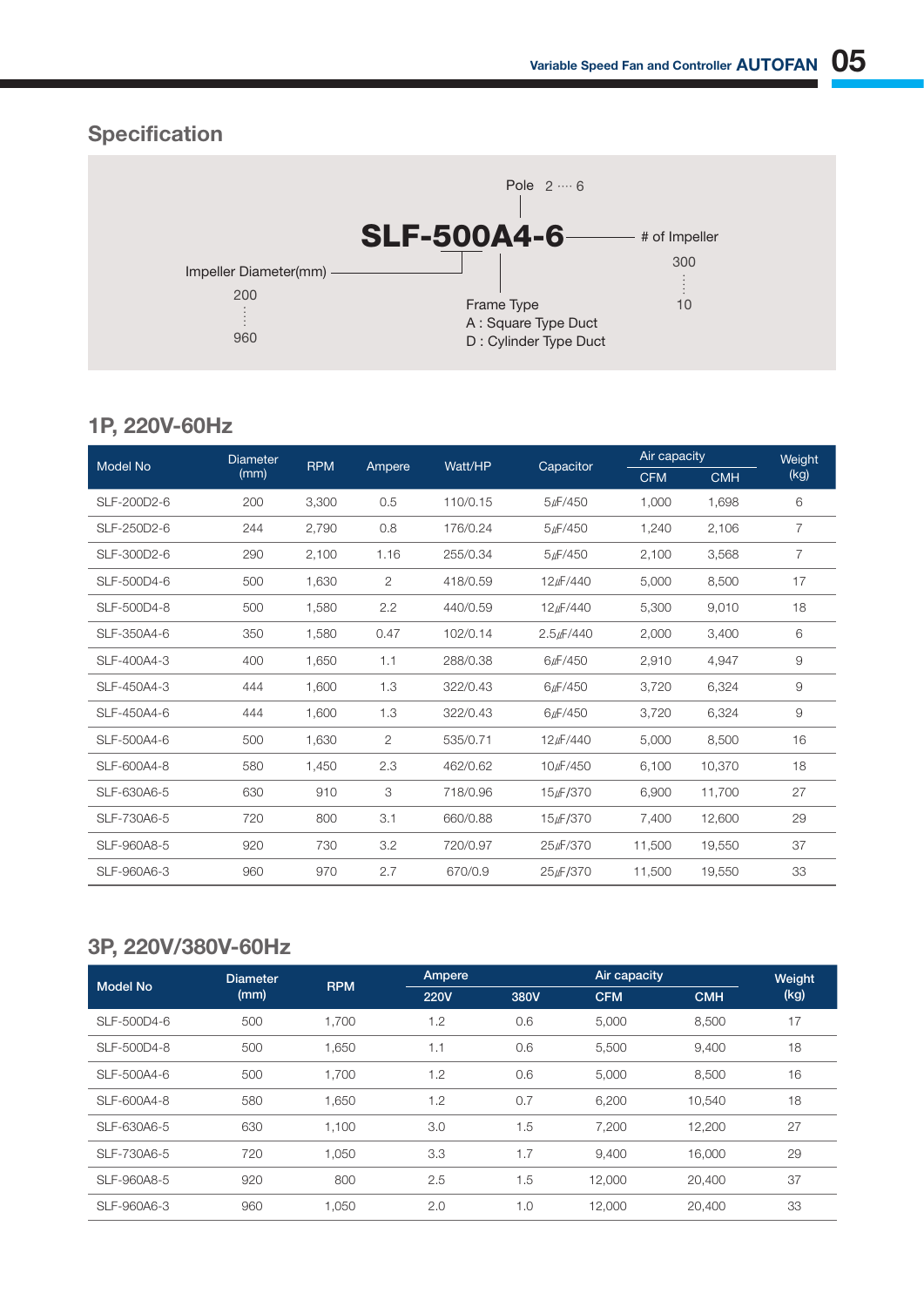### SHUTTERS / HOOD

#### Plastic Shutter

- + Plastic Material
- + Long lasting durability
- + Easy installation
- + Economical prices
- + Available for all sizes of Autofans





| <b>Type</b>   | в     | A   | т  |
|---------------|-------|-----|----|
| <b>SLS-35</b> | 400   | 330 | 29 |
| $SLS-40$      | 454   | 408 | 36 |
| <b>SLS-45</b> | 542   | 445 | 30 |
| <b>SLS-50</b> | 542   | 445 | 30 |
| <b>SLS-60</b> | 721   | 675 | 33 |
| <b>SLS-63</b> | 721   | 675 | 33 |
| <b>SLS-73</b> | 803   | 755 | 36 |
| <b>SLS-96</b> | 1,042 | 995 | 36 |

#### Plastic Hood

- + Easy installation due to 'One Touch System' between fan and shutter
- + Available to be put on the installed fan and shutter
- + Refined Design
- + Sizes : 350mm , 500mm , 630mm
- + Color : White, Black





| Type           | А   | в   | C   | D   | Е  | F   |
|----------------|-----|-----|-----|-----|----|-----|
| SLH-350        | 542 | 230 | 395 | 110 | 28 | 476 |
| <b>SLH-500</b> | 725 | 230 | 540 | 90  | 28 | 660 |
| SLH-630        | 913 | 285 | 725 | 156 | 29 | 843 |